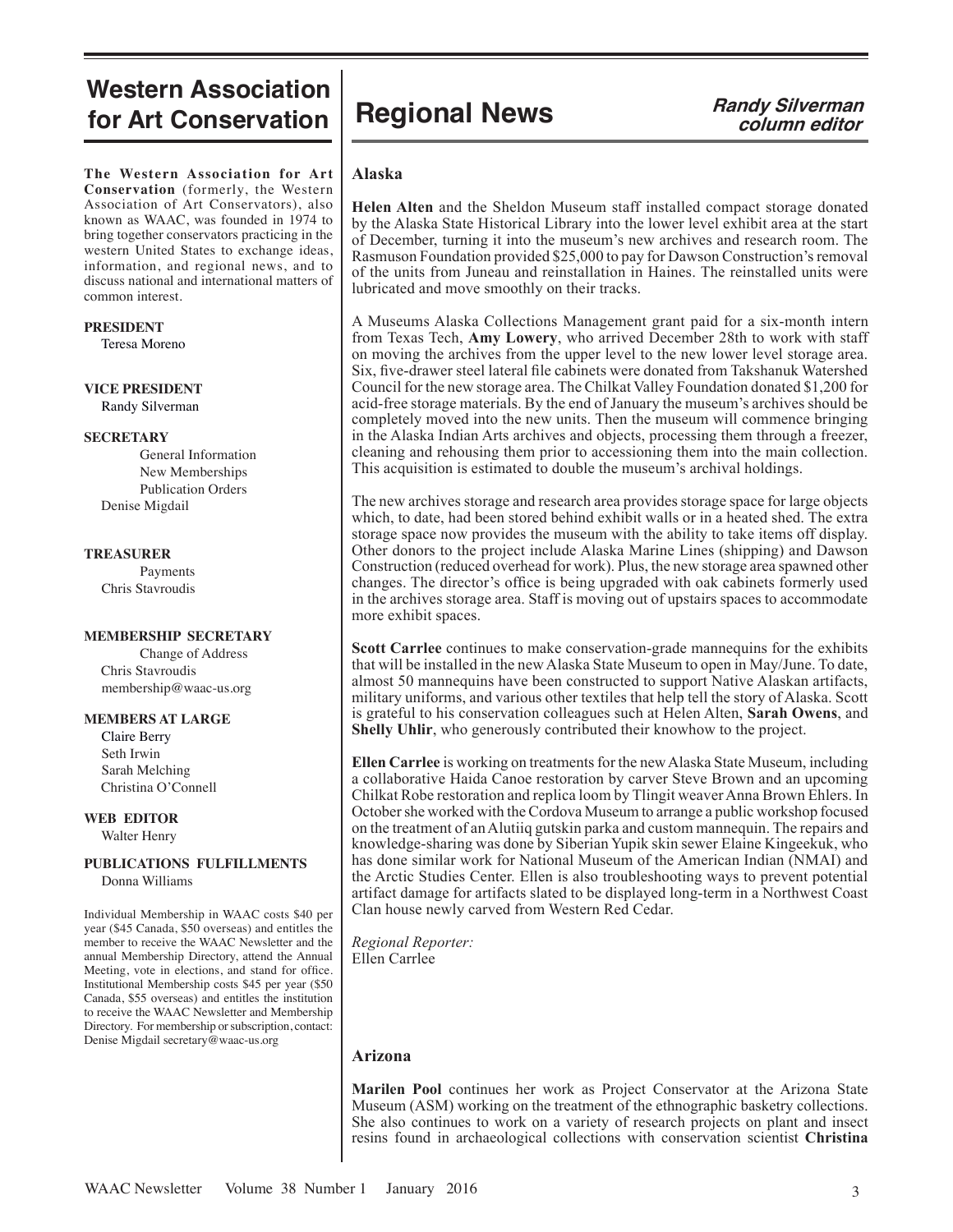**Bisulca**. In her private practice Marilen will be working on several sculptures in coming months as well as an intricate pair of Huron moose hair embroidered moccasins.

The conservation team at the Western Archeological and Conservation Center (WACC) has been working on conservation treatments for Chaco Culture National Historical Park in preparation for exhibit installation in 2017. Conservation technicians **Brenna Stonum** and **Amy Molnar** have treated 20 ceramic vessels to date, and are beginning treatments on the beautiful beads and pendants in the collection.

Conservation intern **Sam Merrifield** continues to learn about conservation of prehistoric textiles and is treating a large group of cotton textiles from Tonto National Monument.

**Maggie Hill Kipling** kicked off a survey of the prehistoric sandals in storage at WACC from multiple National Parks including examination of the sandals with UV to identify faded dye patterns.

**Audrey Harrison** continues treating ethnographic materials from Grand Teton National Park—a project that has been underway for a decade and is now, amazingly, almost completed.

The ASM conservation lab hosted Colombian curator **Alvaro Martes** and Tohono O'odham intern **Anthony Sweezy** during the fall 2015 semester. Alvaro and Anthony had the opportunity to participate in the Pottery Response Model and rehoused a collection of archaeological material. Marilen Pool and **Skyler Jenkins** were hired with IMLS funding to conserve and build supports for ASM's ethnographic baskets.

**Elyse Canosa** is working on repatriation projects at ASM while completing doctoral research on daguerreotype corrosion. Third year interns **Nicole Peters** (Buffalo State College) and **Betsy Burr** (UCLA/Getty) are also working on the basketry projects and archaeological textiles with **Gina Watkinson** and **Nancy Odegaard**. A second pottery treatment blitz was

recently completed by lab members with the help of graduate intern **Mary Vigliotti** (West Dean College). Elyse, Nicole, Betsy, and Mary worked<br>with **Ron Harvey** (Tuckerbrook **Ron Harvey** Conservation) at the Heard Museum on several outdoor sculptures.

Nancy and **Jae Anderson** participated in the Collaborative Conservation meetings at the School of Advanced Research in Santa Fe. University of Arizona (UA) undergraduate **Yi Zhang** is working on storage upgrades and analysis for coin, metal, and jewelry items. **Wendy Lindsey** has joined the Heritage Conservation Science program at the UA and will be researching corn and tobacco residue detection methods in artifacts.

**Linda Morris** has been treating an increasing number of water-damaged paintings and paper artifacts in private practice as the result of leaking roofs caused by heavy rains. Part of a ceiling even collapsed in a historic house and flooded the floor, but, fortunately all the damage was treatable.

*Regional Reporter:* Dana Senge

# **Hawaii**

**Margaret Geiss Mooney**, textile conservator in private practice from the Bay Area, has joined the conservation team at the National Museum of Qatar. She is preparing a collection of Gulf regional costumes for exhibition in the new museum. She joins fellow Bay Area objects conservator, **Candis Griggs Hakim** who has been with the project for three years. Also on the team are objects conservators **Hiroko Kariya** (NYU), **Sue White** from Dublin, Ireland, and UCL-Qatar conservation intern **Narae Kim**. The National Museum of Qatar is looking for one more textile conservator who must be intrepid. Please send inquiries to **Valerie Free**, Chief Conservator.

The Doris Duke Charitable Foundation's Shangri La conservator **Kent Severson** reported that **Deborah Pope** retired as executive director at the end of December. Deborah will be replaced by **Konrad Ng** who will start at the beginning of March. Most recently, Dr. Ng has been serving as the director of the Smithsonian Institution's Asian Pacific American Center in Washington, D.C. and formerly worked with the Hawaii Museum's Association.

**Dawne Steele Pullman**'s recent work in Hong Kong has been diverse, ranging from modern art to the first Western style paintings done in Asia. Treatments have included paintings by the Gutai group of artists as well as their contemporary, the Chinese artist T'ang Haywen. Dawne is currently involved in a treatment of the portrait of a Chinese ancestor painted in the Philippines in 1869 and last restored by the National Gallery in London in the 1960s. Also in the workshop is a landscape (2002) by Qiu Anxiong painted when he was studying in Germany; Qiu Anxiong has since become a conceptual video artist now living in Shanghai. Dawne recently completed the treatment of one of a pair of "China Trade" paintings depicting the ancient tea trade. These works were usually executed by unknown Chinese artists who were often apprenticed to traveling European artists, trained by ship artists on expedition, or possibly by talented Jesuit priests. Dawne is now back in Hawaii, at work on a piece by Polish Art Deco painter Tamara de Lempicke.

**Thor Minnick** recently completed treatment of a beautiful 19th-century Henry Weeks, Jr. koa wood dresser, another kou wood umeke (calabash), a pre-contact lava stone lamp from the island of Hawai'i, and a tall, 19th-century Chinese sang-de-boeuf glazed vase. He is presently treating a polychrome Bodhidharma for the Honolulu Diamond Sanga Zen Center that has suffered wood beetle and water damage, paint loss, and wear.

*Regional Reporter:* D. Thor Minnick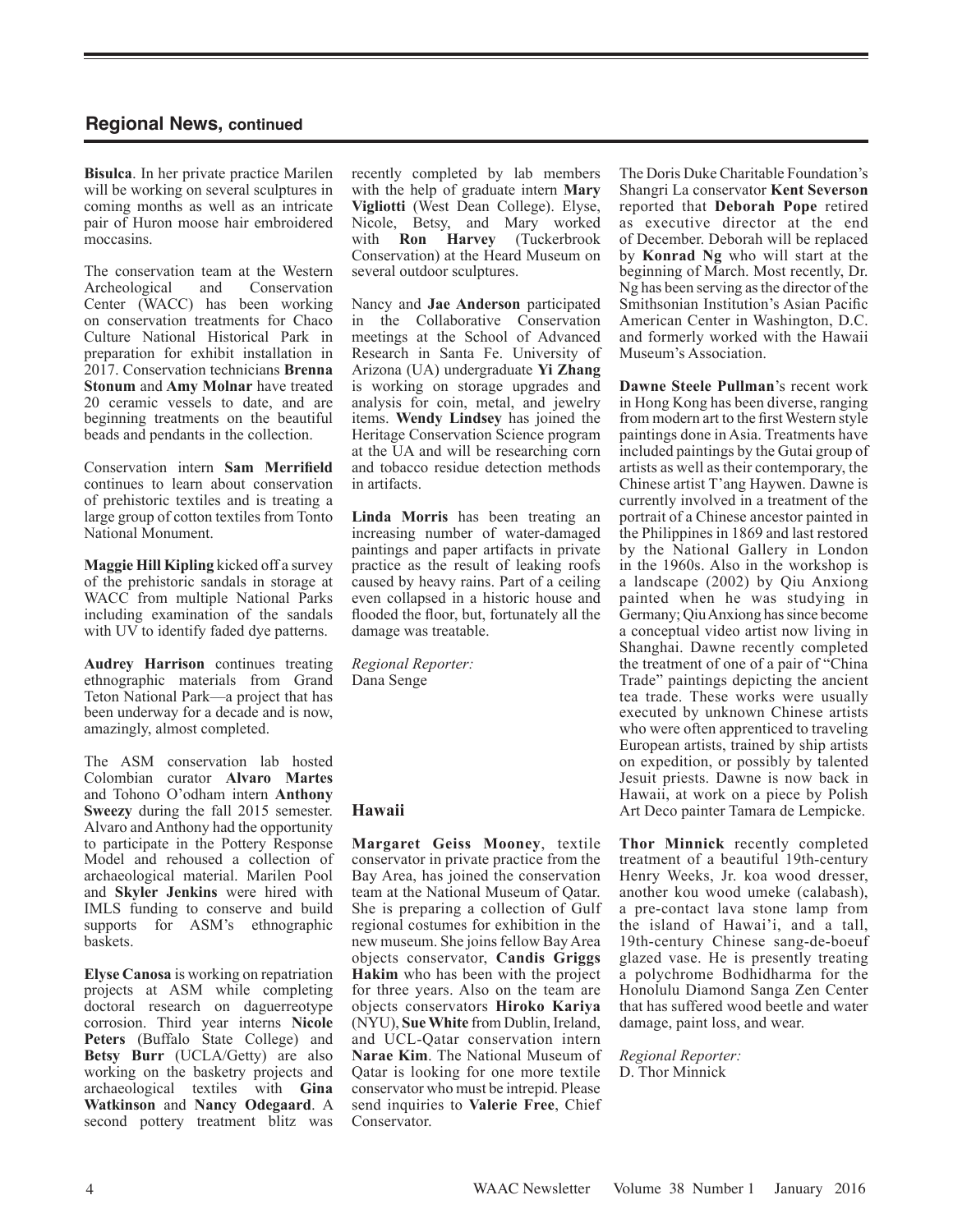# **Los Angeles**

LACMA painting conservators are busy with several projects. **Joe Fronek** is restoring a major work in the European collection, Alonso Cano's *Christ in Limbo*, in preparation for an exhibition later this year in Berlin. **Elma O'Donoghue** is treating a 1955 painting by Kenzo Okada that was at some point restretched, leaving the signature partially hidden.

**Miranda Dunn** is restoring an oil sketch by Jean-Hippolyte Flandrin, which was adhered to a board that was causing serious dishing. Miranda is also restoring a painting by Francis Wheatley. **Kamila Korbela** is treating a recent acquisition, a panel by Anton Raphael Mengs, *Salvator Mundi.*

In February LACMA painting conservators delivered lectures to students in the UCLA/LACMA art history practicum on paintings, a program funded by the Mellon Foundation. Sessions included a gallery walk-through and talks on infrared reflectography and X-radiography. As part of the LACMA series, private painting conservators **Susanne Friend** and **Linnaea Saunders** gave talks on supports/grounds and modern painting practices.

**Yadin Larochette** has switched gears and closed her private textile conservation practice to go into the big wide world of glazing as Tru Vue's new museum and conservation liaison. She hasn't abandoned textiles, however, and is giving presentations on tapestry at the Getty Center associated with the current exhibit *Woven Gold: Tapestries of Louis XIV.* The Tuesday "In Gallery" presentations are weaving demonstrations. The Sunday "In Studio" presentations will be more involved, in which she will be discussing a bit of history and process as well as providing demonstrations, and weaving samples will be on view.

The Antiquities Conservation Department at the Getty Villa welcomed the 2015-16 intern, **Ellie Ohara Anderson**. A graduate of the UCL program with a passion for antiquities,

she has been a great fit in the department, jumping on the fast track of preparing for upcoming exhibitions at the Villa. Ellie has been working on mosaics, and the technical study of a glass gem and will be assisting **Eduardo Sanchez** with deinstalling the *Ancient Luxury and the Roman Silver Treasure from Berthouville,*  an exhibition currently at the Legion of Honor in San Francisco. **Susan Lansing Maish** and Eduardo Sanchez are responsible for the treatment and research of these artifacts when on view at the Getty Villa and for contributing to the beautiful exhibition catalog.

The well-received exhibition at the Getty Center, *Power and Pathos: Bronze Sculpture of the Hellenistic World*, recently deinstalled by **Jeffrey Maish**, was couriered by **Erik Risser** to its next venue at the National Gallery in Washington DC. This amazing and beautifully curated exhibition was the focus for 19th International Congress on Ancient Bronzes, hosted at the Getty Center in October 2015. Jeffrey is treating and studying a bronze putto from the Archaeological Museum of Florence, and Erik is beginning work on the longterm loan of antiquities from the Santa Barbara Museum of Art.

Eduardo Sanchez is preparing for an exhibition of mosaics (serious tonnage mostly from the Getty Collection): *Roman Mosaics, Across the Empire,* opening this March at the Getty Villa.

**Marie Svoboda** is co-organizing a meeting in London, with colleagues at the British Museum, to discuss developments in the APPEAR project (Ancient Panel Painting: Examination, Analysis, and Research) and to begin planning the related conference scheduled for the winter of 2017.

The Natural History Museum welcomes assistant conservator **Marina Gibbons**, a graduate from the dual Master's program in objects conservation at the Institute of Archaeology, University College London. Marina hit the ground running, assisting with the deinstallation of the traveling exhibit *Mummies: New Secrets from the Tombs* in January and moving on to help prepare Oceanic ethnographic artifacts for an exhibit loan.

**Sculpture Conservation Studio** (SCS) has been very engaged this year with the de-installation, conservation, and installation of 19 large tile panels for the 1st Street Charter School in East Los Angeles. This mural, designed and installed at the 1<sup>st</sup> Street Mercado in the '70s, turned out to be an important piece of art because it was created at the very beginning of the Chicano art movement in Los Angeles.

The community realized the importance of the entire mural (all 19 panels) and insisted the charter school save the work and install these panels on the facade of their new school that is being created in the 1st Street Mercado space. SCS is just finishing up the conservation work and will be installing the murals within the next few months.

It was just announced that the entire mural and one individual panel will become part of the Getty PST2017 exhibition between the Getty, Hammer Museum, and LACMA. It will be at LACMA for the exhibition and then go on to two venues in Mexico. SCS will soon begin the removal, conservation, and reinstallation of 29 artworks at the Fulton Mall in Fresno. This is a major mall renovation project that is estimated to take all year to complete. The sculptures will be moved out of one location, stored, conserved, and then placed on the sidewalks along the mall. The sculptures have not been maintained in over 20 years, so this project will include a large amount of conservation work.

The Huntington Library, Art Collections, and Botanical Gardens welcomes **Kristi Westberg** as the new Dibner Book Conservator. Kristi was trained at West Dean and has comes from the Northeast Document Conservation Center (NEDCC) in Andover, Massachusetts.

The Facilities and Preservation departments have pioneered a multidepartmental team that also includes staff from Reader Services and Security to prepare for the heavy rains expected from El Nino.The team inspects for water leaks, notifies appropriate response staff, and stockpiles disaster supplies. With the campus comprised of multiple buildings covering a large area, the team supports those already working in this area.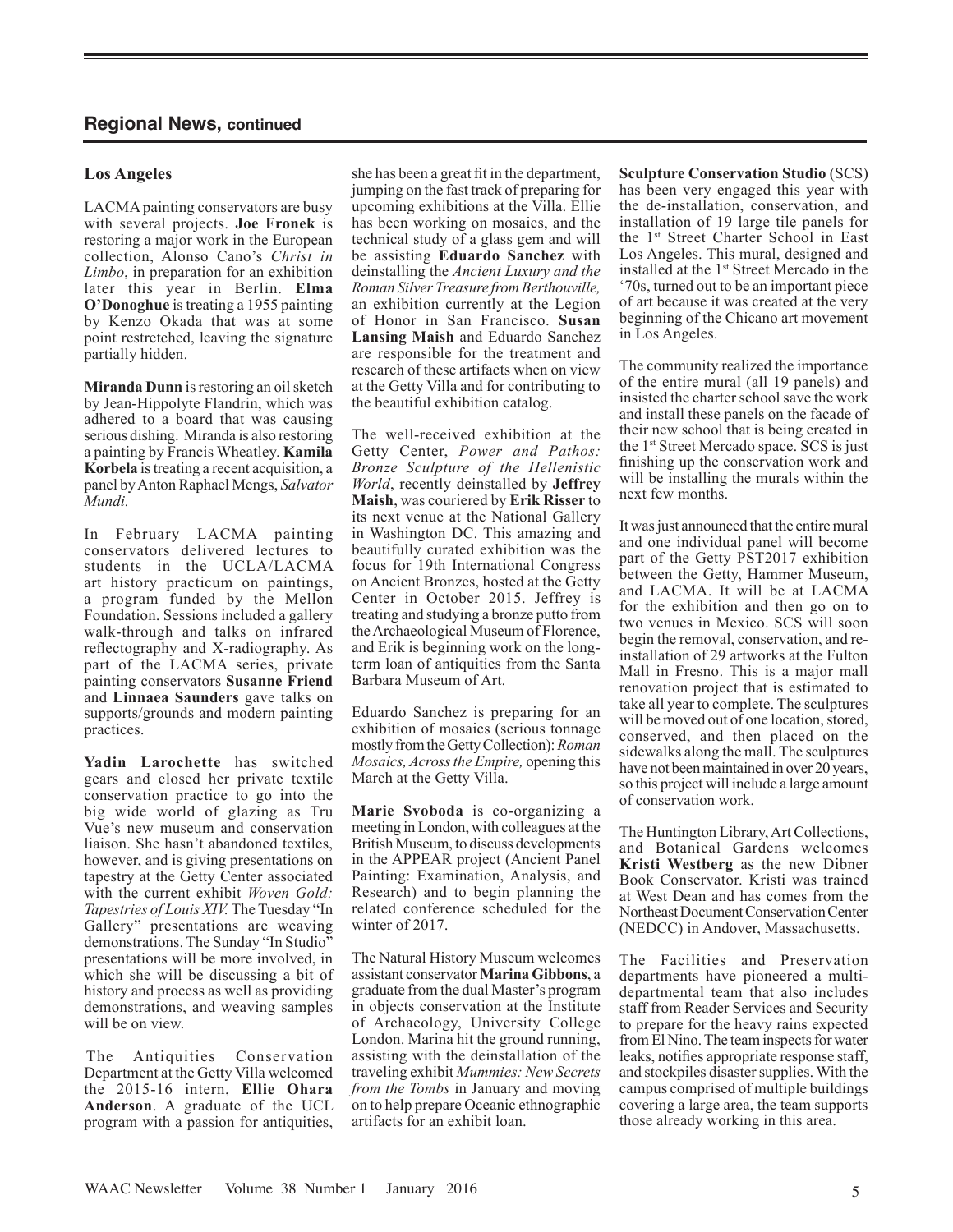In December, Huntington paper conservators **Annie Wilker** and **Jessamy Gloor** attended a Korean papermaking workshop in Daeseung Hanji Village, in the province of Jeollabuk-do, South Korea. There they learned about Korean papermaking history and its revival, and pulled *Abelmoschus manihot* roots from the ground, stripped bark, beat pulp on a stone slab, and practiced common Korean paper formation techniques.

Paintings conservator **Christina Milton O'Connell** has been managing a condition survey of the art collections, including works of art on paper, paintings, textiles, sculpture, and decorative arts.The project is expected to be complete by 2017.

#### *Regional Reporter:* Virginia Rasmussen

#### **New Mexico**

Conservation Solutions, Inc. (CSI) conservators recently completed projects that include: treatment of the United States Geological Survey (USGS) Lunar Training Vehicle "Grover" in Flagstaff, AZ; a condition survey conducted with a team of architects and engineers for the historic Transfer Warehouse in Telluride, CO; oversight for the replication of the 1920s cast stone fountain at The Breakers Hotel in Palm Beach, FL; assessment and conservation treatment of a glass tile mosaic at the Wellington Building in Ottawa, Ontario; and, a survey and assessment of the 1911 McMillan water treatment site and fountain in Washington, DC.

Current projects include: treatment of several Army Museum artifacts including cannon and tank barricades faced by soldiers during D-Day; laser cleaning the U.S. Capitol's northern exterior; conservation consultation on the Old Post Office building in Washington, DC; treatment of a bronze fountain at the National Gallery of Art; assessment and treatments of entrance gates, lanterns, and sculptures at the Ringling Museum in Sarasota, FL; and the treatment plans for the National War Memorial in Ottawa, Ontario. CSI conservators

will be presenting at the general session at AIC 2016 in Montreal (May 2016), APTNE in Newport RI (February 2016), and 13th International Congress on the Deterioration and Conservation of Stone in Scotland in September 2016.

**Silvia Marinas-Feliner** worked with the New Mexico State University (NMSU) Museum Conservation Program students to restore the outdoor bronze sculpture, *The Joy of Learning,* in October 2015. Depicting a cowboy reading to a child, the sculpture was created in 1988 by Grant Kinzer, former chair of the Entomology department at NMSU.

*Regional Reporter:* Silvia Marinas-Feliner, M.A.

# **Pacific Northwest**

Looking back at 2015, it was a hallmark year for Art and Antiquities Conservation, LLC. **Linda Roundhill** enjoyed collaborating with **Corine Landrieu** on a challenging modern art installation at the Seattle Art Museum (SAM). Linda began the epic task of treating a badly damaged Chinese bronze incense burner and completed an in-depth condition survey of selected regional Native American collections for Seattle's Burke Museum. While navigating through a record number of collectible porcelain pieces, she also completed work on a rare and pivotal cedar dugout canoe for the Stillaguamish Tribe, a project that proved very satisfying to her both professionally and spiritually. Art and Antiquities Conservation was also privileged to briefly host two delightful conservation students last summer— **Netanya Schiff**, who is now pursuing a graduate degree at University College London, and **Dorothy Cheng**, a recent graduate in metals conservation from the U.K.'s West Dean College.

**Heide Fernandez-Llamazares**  recently joined the Washington State Arts Commission (ArtsWA) as project manager for its Art in Public Places to manage the development of its online collection database. Heidi will oversee the web portal's growth that will eventually encompass all 4,500 publically sited artworks that constitute the entire state art collection. The inventory component of the project will generate good opportunities for preprogram conservation students to do fieldwork connected with the state art collection, including creating written and photographic condition reports. The positions will likely be part time and require travel around the state. Please contact Heide.Fernandez-Llamazares@ arts.wa.gov if you are interested, or keep an eye on the ArtsWA website for position postings in February or March.

This fall, Corine Landrieu worked on two outdoor sculptures from the ArtsWA collection located at North Seattle Community College. One of the pieces was quite large and made from Forton, which presented some interesting technical challenges. In the studio, her recent projects include selected artifacts from an African art collection; artifacts from Japan, S.E. Asia, and Papua New Guinea; a reverse glass painting; an 18th-century polychrome candelabra; and a 5 ft. x 4 ft. carved wooden Dodo bird from a 1920s travelling circus. She also assessed and treated a selection of functional objects from a large private collection. Meanwhile, she moved her conservation studio from one end of her house to the other and gained better light and an improved overall setup.

**Lisa Duncan** is working on more photographs than works on paper these days, which is making her very happy. The work runs the whole gamut, from simple flattening to projects involving extensive stabilization, lining, and remounting.

The Royal BC Museum conservators continue to rove as **Kjerstin Mackie**  visited Bogota, Colombia to return their gold that was borrowed last spring. Work on the *Gold Rush: El Dorado of BC,* exhibit is literally wrapping up as they prepare hundreds of artifacts for travel to the Canadian Museum of History this spring, with **George Field**  and **Lisa Bengston** headed to Ottawa for the installation. Preparation, installation, and de-installation of this in-house exhibit proved to be a huge effort and all were involved, one way or another. Many thanks to **Jessica MacLean,**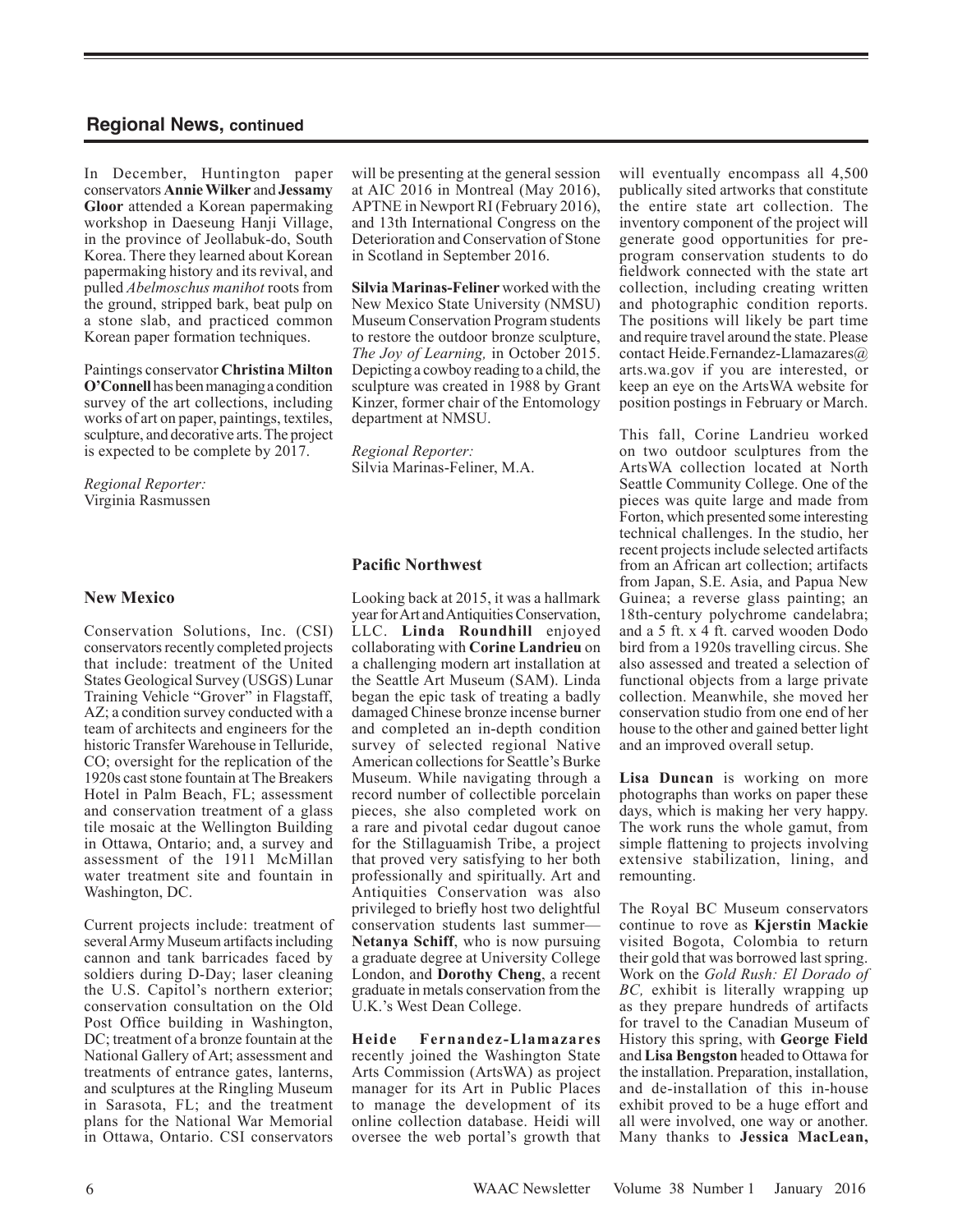fall intern from Fleming College, and to contractors—**Rachel Stark**, **Barry Byers**, **Simone Vogel- Horridge**, and **Lorraine Butler**.

Lisa recently returned from a staff exchange program in Nanjing, China where she learned a great deal, including a fair bit of Mandarin. They are now on to preparing paleontology specimens for the big Mammoths exhibit this summer, the bulk of which will come from the Field Museum. **Kasey Lee** is deeply immersed in collections risk analysis and management for the third time in the past ten years.

*Regional Reporter:*  Corine Landrieu

# **Rocky Mountain Region**

**Vanessa Ocana-Mayor** is currently working on rehousing a large collection of hats and textiles at the Centro de Textiles Tradicionales del Cusco in Peru. **Beverly Perkins** is supervising the project from Wyoming, and Hollinger Metal Edge has generously donated a large amount of materials to the project. **Bruce Kaiser** and Beverly Perkins are continuing to supervise **Allison Rosenthal** and **Perrine le Saux** in their work on the XRF project that focuses on the sculpture of Proctor. **Heather Haley** served as a conservation intern at the Center of the West in Cody, Wyoming.

Textile conservator **Julie Benner** is now working with **Paulette Reading** in her private practice in Denver. Paulette couldn't be more excited to have Julie's expertise and lovely company!

**Hays Shoop** travelled to Barrow, Alaska in November to treat an oversize painting, *Hunters of the North* (1983), by Lunda Hoyle Gill. He also recently completed the treatment of a life-size portrait of Will Rogers. **Camilla Van Vooren** returned to Colonial Williamsburg for three weeks in October to assist paintings conservator **Shelley Svoboda** with the treatment of paintings for an upcoming exhibition focusing on Federal era portraits in the American South from the Foundation's collections.

This past fall conservators **Victoria Montana Ryan** and **Kate Moomaw,** along with Denver artist **John McEnroe**, gave a presentation to public art administrators from around the state of Colorado. Topics covered included pre-acquisition considerations, sustainability and conservation of various media found in public art, and the importance of fostering collaboration between conservators, artists, and administrators.

It has been a busy fall for the Denver Art Museum (DAM).In September, **Kate Moomaw** and **Sarah Melching** attended "TechFocus III: Caring for Software-Based Art." The two-day symposium was hosted by the Guggenheim Museum. "TechFocus" was followed by the annual WAAC Conference in Pacific Grove, CA. **Gina Laurin**, **Pam Skiles**, and Sarah attended.

In October, **Darrin Alfred**, curator of Architecture Design and Graphics (ADG), Sarah**,** and Kate presented a paper at "FutureTalks 015" in Munich. "Exploding Sodas, Shrinking Fruit, and Yesterday's CD ROMS," chronicled the overall content and conservation of two sub-collections food, liquid, and toiletry items, and electronic media—found in the AIGA Design Archives (formerly known as the American Institute for Graphic Arts).

**Courtney Murray** completed her Kress Fellowship at the end of September and immediately began work on a three-month project treating the food, liquid, and toiletry objects in DAM's AIGA Design Archives. (Noted for their packaging, these objects combine eye-catching aesthetics with innovative marketing. The contents, however, make these objects inherently unstable and potentially problematic within a museum storage environment.)

In January, Courtney began a survey of furniture and decorative arts in the ADG collection. The survey is generously funded by the IMLS and will include select designer interviews and material analysis. Kate has also been busy working on several contemporary works for the upcoming collection rotation, *Audacious*. Of note are, *Could Have Been a Revolution*, an assortment of highly

polished bronzes by Jude Tallichet and *We Can Make Rain But No One Came to Ask*, a video by Walid Raad.

**Pam Skiles** is busy preparing for the *Women of Abstract Expressionism* exhibit to open in June 2016. Works under her care include: *All Green* by Mary Abbott, c. 1954; *Bullfight* by Elaine de Kooning, 1959; and *Untitled (Apropos)* by Deborah Remington, 1953. Additionly, Pam assisted in organizing and thereafter attended the Clyfford Still Museum symposium *Abstract Expressionism: Time, Intention, Conservation, and Meaning*. The one-day symposium was held at the Getty Center in conjunction with Getty Conservation Institute in November.

**Emma Schmitt,** a graduate of the University of Glasgow Centre for Textile Conservation and Technical Art History, began work at DAM as the Mellon Foundation Fellow in textile conservation in October. **Allison McCloskey** and Emma both attended the North American Textile Conservation Conference in New York City in November. Throughout November and December the two did extensive structural repair and stabilization on a  $17<sup>th</sup>$ -century tapestry depicting a scene from the life of Solomon, by Van Zeunen. The tapestry is currently on display. Allison and Emma are currently immersed in treatment and preparation of a collection of Japanese and French fashion garments from the 1980s. The exhibition is slated to open late this summer. And as part of the eventual display, they are becoming highly skilled at using the nonwoven polyester fabric, FOSSHAPE!

**Lauren Gottschlich,** from Winterthur/ University of Delaware Program in Art Conservation (WUDPAC), began her graduate fellowship at DAM in September. Under Gina's supervision she has thus far assessed and treated 85 pieces of Ruskin ware for the exhibit *Artistry and Craftsmanship: Ruskin Pottery, Enamels, and Buttons*. Gina and Lauren have also worked on an exhibit of pre-Columbian ceramics for the exhibit *Grand Gestures*. Related to this collection, Lauren has begun research on three pre-Columbian objects: a carved wood fragment, an incensario, and a seated female figure.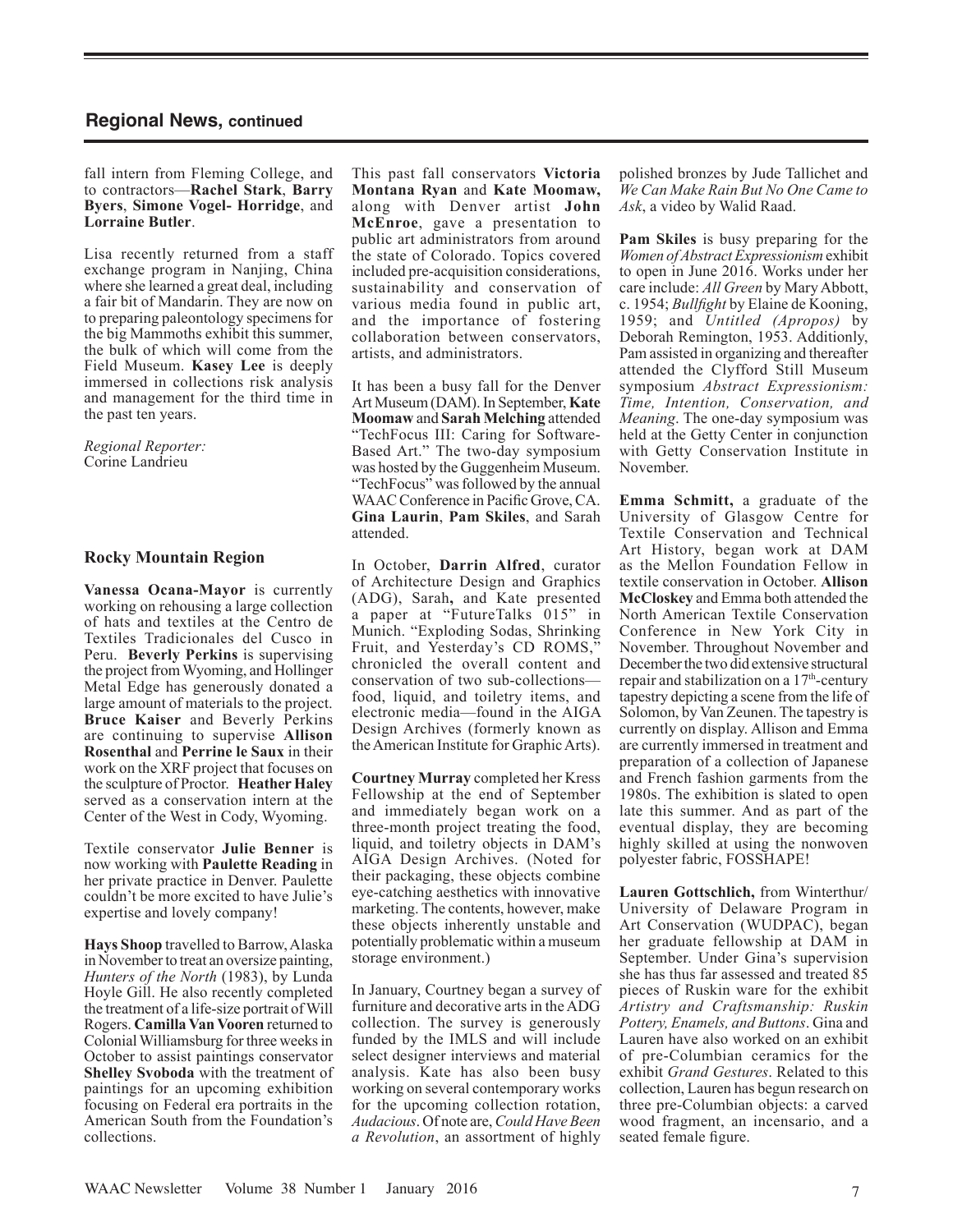And, in October, **Nicole Feldman** began her pre-program work with the DAM conservation staff.

**Christopher McAfee** recently left his position as senior conservator of the Church History Department in the Church of Jesus Christ of Latter-Day Saints to become head conservator of the L. Tom Perry Special Collections in the Harold B. Lee Library at Brigham Young University.

*Regional Reporter:* Julie Parker

#### **San Diego**

Carli Fine Art Conservation has been busy preparing modern sculpture for the San Diego Museum of Art's public art project "Art of the Open Air." The exhibition opens on the Plaza de Panama in Balboa Park on 2/11/16 and includes works by Joan Miro, Auguste Rodin, Tony Rosenthal, and Lynn Chadwick. In a 180 (and happily returning to her roots), **Sabrina Carli** is addressing conservation issues in the Egyptian antiquities collection of the San Diego Museum of Man. The project, which includes providing both remedial treatment and preventive care guidance, is being generously funded by the Ellen Browning Scripps Foundation and will include spotlight gallery talks and behind-the-scenes presentations.

*Regional Reporter:*  Frances Prichett

#### **San Francisco Bay Area**

**Katharine Untch**, principal at Conservation Strategies, had a fun summer and fall working on the *Corporate Goddesses* located outside the 23rd floor of 580 California Street, San Francisco. *The Goddesses*, by artist Muriel Castainis, are a dozen sculptures cast from fiber-reinforced plastic (FRP)

installed in the 1980s. With oversight by architectural conservator **Joshua Freedland** and his team at Wiss Janey<br>Elstner Associates. Conservation Associates, Strategies partnered with Rainbow Waterproofing and Greene Restorations to treat all twelve sculptures. **Jessica Walitt** of Rainbow Waterproofing served as project manager.

The combined high level of expertise resulted in quality treatments that included full access from a two-person lift as well as climbing out on the ledge all in compliance with OSHA safety standards. Katharine provided hands-on work along with Rainbow's foreman **Jose Herrera** and **Randy Greene**, a specialist in high end automotive and marine finishes. Katharine's research into FRP provided updated treatment methods and materials, and further investigation into water intrusion with Rainbow Waterproofing resulted in successful remediation. Conservation Strategies was also able to provide video of the sculptures with the aid of a drone videographer.

Other Conservation Strategies projects included: a major systems and maintenance upgrade of two historic fountains on San Francisco's Nob Hill and consulting on outdoor sculptures at wineries and municipalities as well as newly designed public artworks for San Francisco's Transbay Terminal, Hunters Point Shipyard, and General Hospital. Conservation Strategies wishes to thank all the talented people who have helped to make these projects successful.

The Fine Arts Museums of San Francisco (FAMSF) paper lab is hosting Winterthur/University of Delaware intern **Anisha Gupta** for the current year. **Heather Brown**, Mellon Fellow in paper conservation at the Fine Arts Museums, continues her research on Ed Ruscha's screenprints from the 1970s, which were made with food. She will present a poster on this topic in collaboration with LACMA's **Charlotte Eng** and **Laura Maccarelli** at the 2016 IIC Congress in Los Angeles.

Textile conservators at the FAMSF are working full tilt on condition reports and mounting over 100 costumes for the upcoming Oscar de la Renta retrospective. **Anne Getts** and **Geneva Griswold**, Mellon-funded textile and objects conservators respectively, have the unique opportunity to work with the FAMSF Education Department to provide educational material directly to the public on the subject covered by their exhibition*, A Conservator's Approach to Featherwork*. An interactive gallery activity will be paired with the chance to examine various samples of feathers and to draw your own feather at the Family Art Table on Saturdays during January and February.

The conservation epartment at Oakland Museum of California underwent some big changes in 2015 as it said goodbye to long time colleague and advocate **John Burke**. John served as head of conservation, and then director of the Collections and Information Access Center during his long tenure. He retired in the spring of 2015.

The Oakland Museum of California also welcomes the addition of a new paintings conservator, **Stephanie Limoges**, who joined the conservation department in May of 2015. Stephanie comes from the Art Gallery of New South Wales in Sydney, Australia, where she worked for several years as both a frames and paintings conservator. She filled the position vacated by **Pam Skiles** who is now at the Denver Art Museum.

The department is busy preparing for a few major upcoming exhibitions: *Cannabis*; *The Black Panthers at 50;*  and a retrospective of the work of photographer Dorothea Lange. Paper conservator **Peng-Peng Wang** is hard at work on the Dorothea Lange show as well as focusing on a vast rehousing project for the acetate negatives collection.

**Allison Lewis** has been working on pest mitigation and the museum's preventive conservation needs while treating objects for upcoming loans and exhibitions. **Julie Trosper** has been dividing her time between managing the department and preparing objects for gallery rotations and exhibitions.

At the SFO Museum, **Alisa Eagleston-Cieslewicz** and **Tegan Broderick** have been working on object treatments in